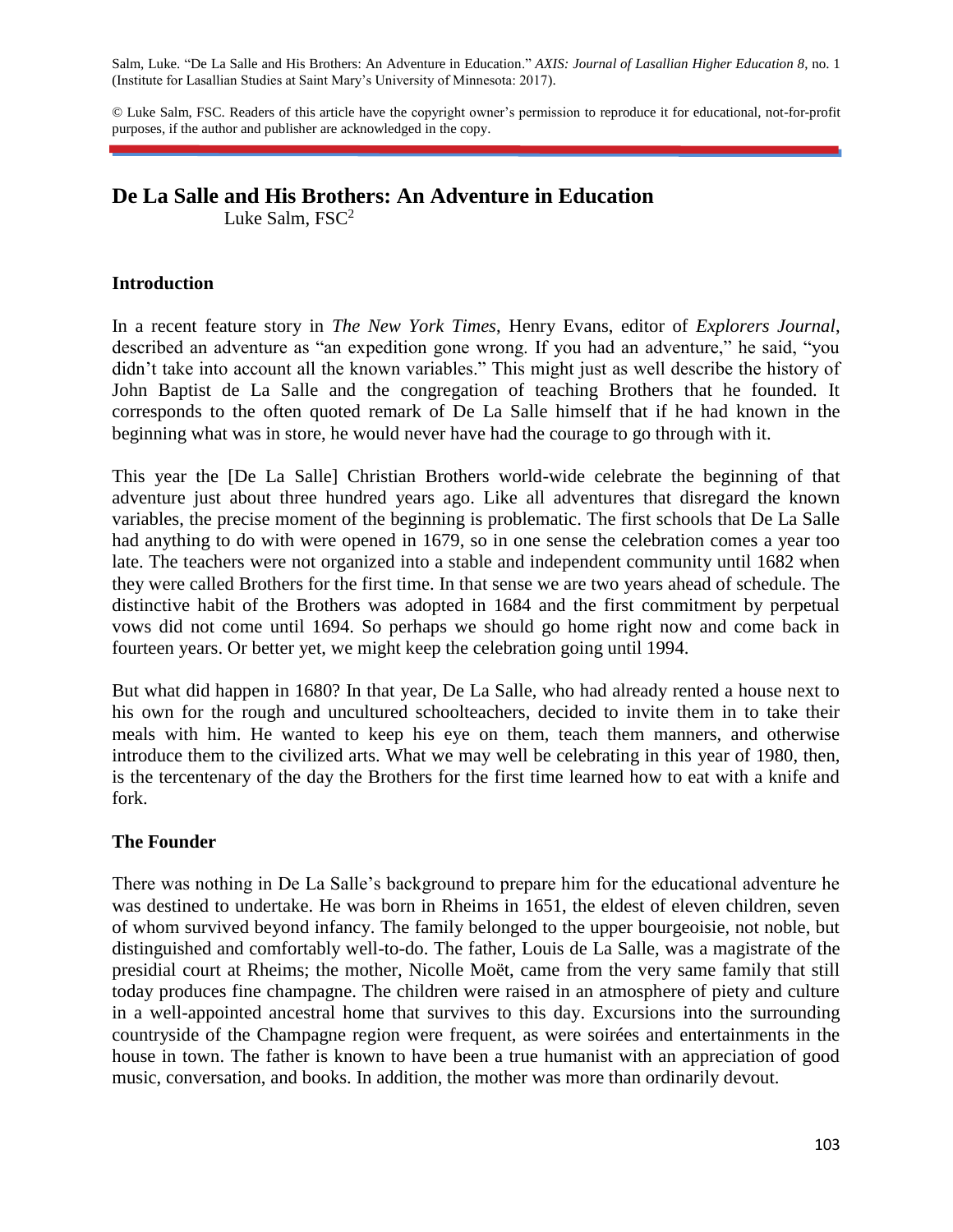John Baptist himself was a pious lad who took the first tentative step toward the priesthood by receiving the clerical tonsure when he was only eleven. At the age of fifteen, he was made a canon of the Rheims cathedral. That required his regular attendance at the daily office and the more solemn functions in the cathedral. In return, the teen-age cleric received a stipend that in today's money would amount to about \$10,000 a year. When John Baptist was twenty-one years old, his parents died within months of each other, leaving him with the care of his younger brothers and sisters. He was able, however, to continue his theological studies and in 1678 he was ordained a priest.

If there was nothing in the family background to prepare De La Salle for an adventure in the field of education, the same is even more true of the education that he himself received. The course of studies and the teaching methods had changed little since the Middle Ages. The curriculum was designed to educate the elite few who were destined for the university studies required for careers in medicine, law, or the Church. The vehicle for instruction was Latin with the classical authors as the basis for the courses in grammar and rhetoric. The study of rhetoric was followed by two years of philosophy derived from Aristotle and Thomas Aquinas. There were no courses in history or the rich contemporary literature of seventeenth-century France. The philosophy of Descartes was explicitly proscribed as downright dangerous. At the conclusion of the philosophy courses, the successful students received what then passed as a Master of Arts degree. John Baptist was awarded his degree *summa cum laude* at the age of eighteen.

De La Salle began his university studies in theology at Paris, but the untimely death of his parents brought him back to Rheims. He enrolled in the university there and followed the program of candidates for the priesthood required to this day. There were the usual courses in advanced philosophy, fundamental theology, patristics and moral theology, as well as the dogmatic tracts on the Trinity and Incarnation, Grace and the Sacraments. We know the names of the teachers that De La Salle had both in Rheims and in Paris. Documents survive attesting to his scholarship and there is even a set of course notes taken down by one of his classmates. The knowledge of the students was tested by a series of oral examinations – proof against cheating – scholastic disputations, written essays and the public defense of a thesis. De La Salle received the STL degree, the licentiate in theology, in 1678, the same year that he was ordained. He was vested in the scarlet robes of a Doctor of Theology in 1680. That is something else worth celebrating after three hundred years, at least by those of us who hold the same degree.

After such a long and tiresome course of study, thoroughly classical and clerical, De La Salle was probably ready for some kind of an adventure. In fact, by the time he had completed his own formal education and donned the doctor's hood that adventure had actually begun. It was destined to lead him into a social and educational milieu that was the very antithesis of everything he had experienced up to that time, both at home and in school.

His venture into the educational field began not with boys but with girls, with a community, not of Brother's but of Sisters. Only a week or two after his ordination in 1678, De La Salle's close friend and advisor, Nicolas Roland, died. In his will, he left a small teaching community known as the Sisters of the Infant Jesus to the care of his friend. They were in the process of trying to obtain ecclesiastical and civil approval; in this they were ultimately successful, thanks to the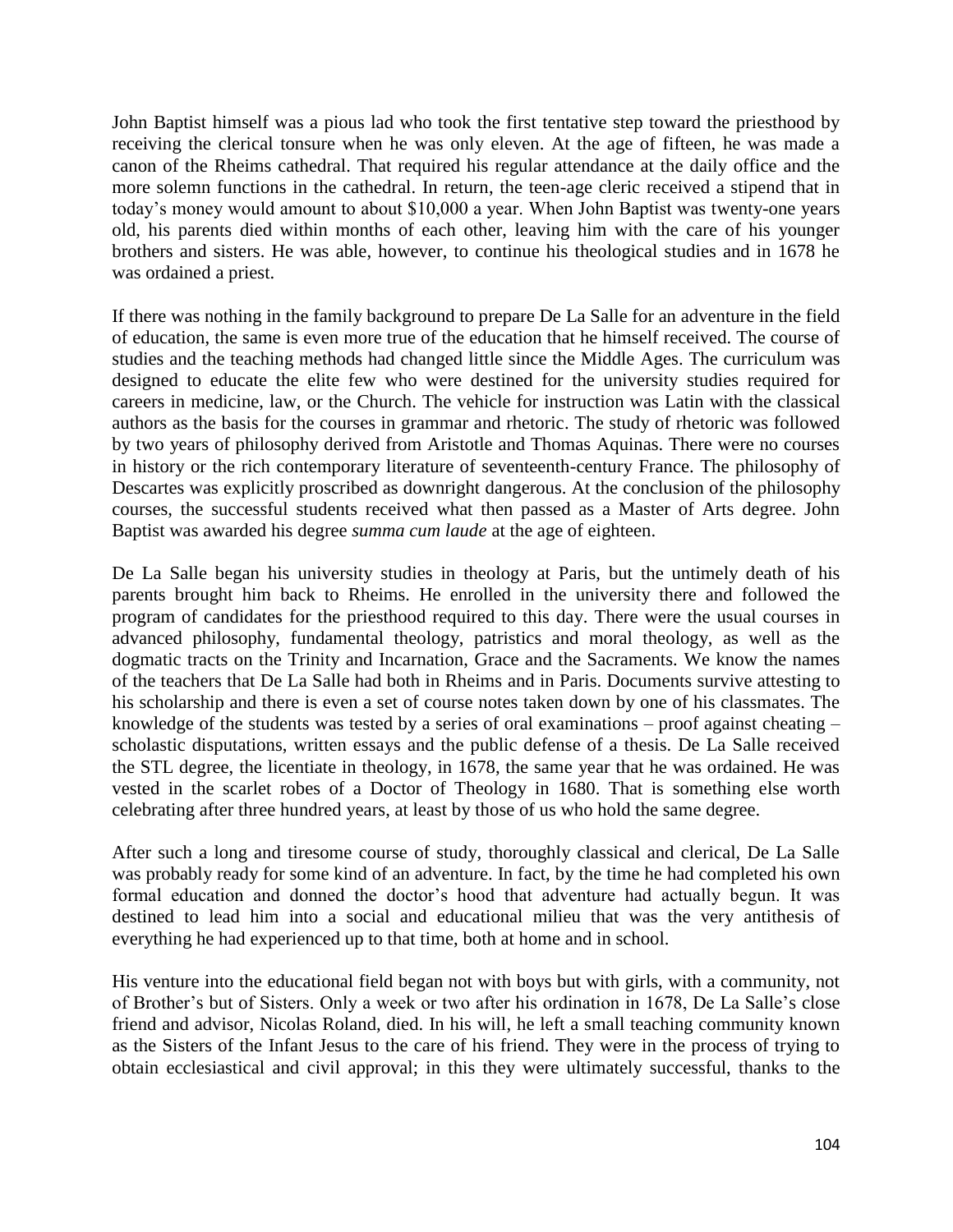guidance and influence of John Baptist de La Salle. To this day the Sisters in Rheims look to him as their second Founder, after Nicolas Roland.

One day in 1679, as De La Salle was going to meet the Mother Superior of this community, he happened to encounter an enthusiastic and zealous layman named Adrien Nyel at the convent door. Nyel had just arrived from Rouen with a fourteen-year-old assistant and letters of introduction to the Sisters. He was interested in opening a school for poor boys in Rheims as an extension of work he had already begun in Rouen. De La Salle agreed to do what he could to help. He brought Nyel to his home where he then assembled some influential clerical friends to win their support for Nyel. It was necessary to proceed cautiously, since the city authorities were reluctant to allow new charitable enterprises that would put undue strain on the municipal resources. After some discussion, it was agreed that the pastor of the Church of Saint Maurice, Father Dorigny, a cousin of De La Salle, would provide room and board for Nyel and his young assistant. It was there in 1679, sometime in April, that the first school for poor boys in Rheims was opened. The adventure had indeed begun.

But De La Salle did not know that it had begun, much less did he suspect where it would lead. Once the school was opened, he no doubt thought that his part in the affair was concluded. He merely kept himself available in case Nyel should need further help. The call came very quickly. There was a rich and dying widow in the parish of Saint Jacques who wanted to provide for a charitable school in her neighborhood. Mistrusting the enthusiasm of Nyel, she insisted on dealing with De La Salle in making the arrangements. It soon became apparent that Nyel was better at starting new enterprises than he was in dealing with the teachers he recruited for the two schools. De La Salle was called upon to help in keeping them organized.

It should be kept in mind that in those days no special training or commitment was required to teach in the schools for the poor. The pay was poor, and any semiliterate person was considered equal to the task, which was classified as unskilled labor. De La Salle began to realize that if the schools were to produce any significant results for the poor lads who came to them, more was needed. Before the year 1679 was out, he had rented a house for the teachers next to his own and so became ever more deeply involved in their formation. Requests were soon pouring in to open new schools, not only in Rheims but also in the surrounding towns of Champagne. Nyel was often on the road and engaged in these negotiations, leaving the teachers in the care of De La Salle. Eventually Nyel withdrew from the Rheims adventure altogether and returned to Rouen where he died shortly thereafter.

Meanwhile, it became increasingly evident to De La Salle that he had gotten himself involved in a project worthy of all his time and talents. When the lease on the house next door expired, he moved the rough and uncouth teachers into his own home, much to the shock and dismay of his more respectable relatives. Most of his own brothers and sisters had already left home or did so shortly thereafter. In 1682, he sold the family house and moved with the teachers into a house he rented midway between the two schools. Within a short time, all the teachers recruited by Nyel abandoned the project. They were unwilling to share the meager financial rewards of their work and even more reluctant to submit to the intellectual and religious discipline demanded of them by De La Salle. His effort to transform what had been considered a menial job into a vocation worthy of total commitment was more successful when new recruits soon came to take the place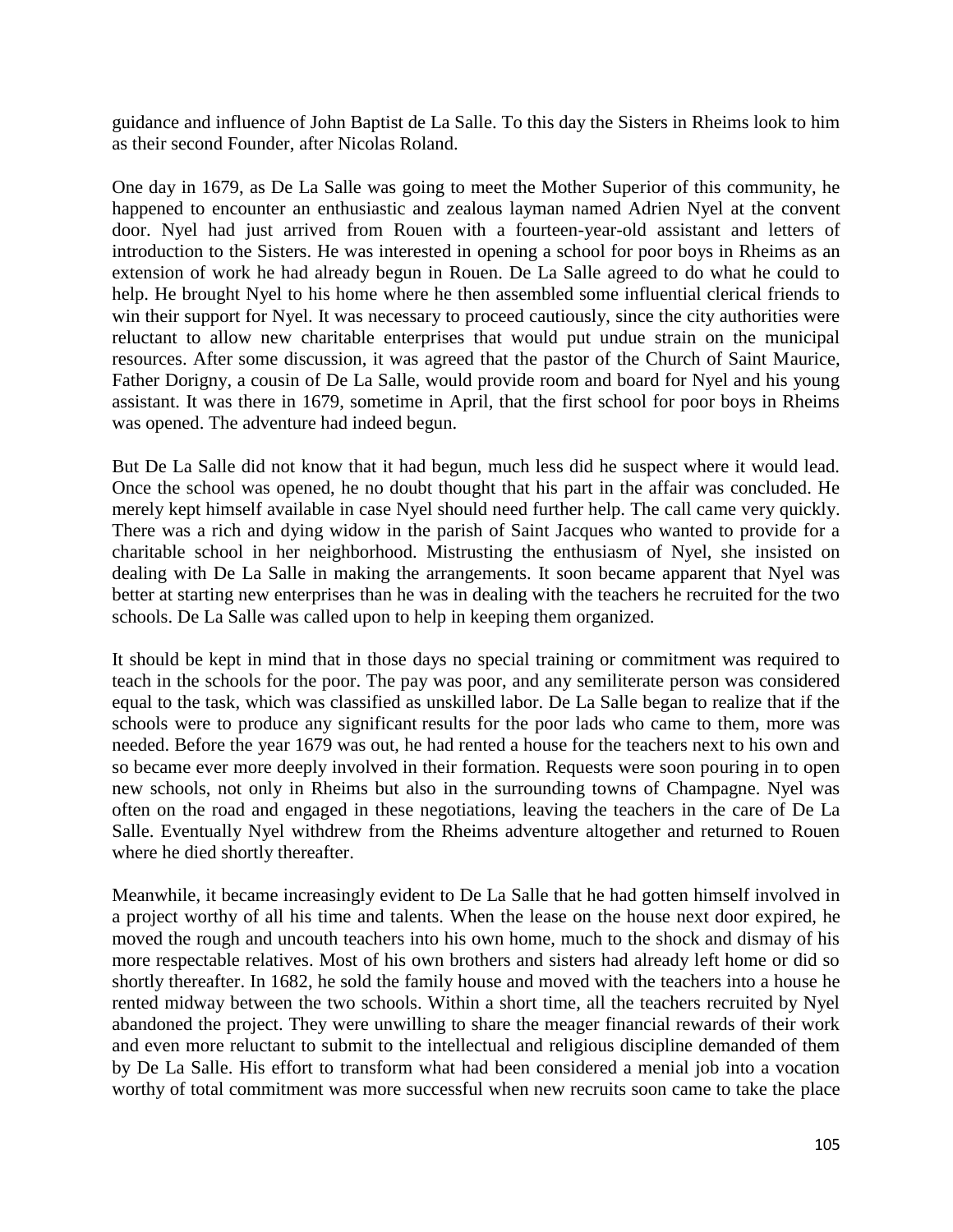of those who had left. Thus was formed on the Rue Neuve in Rheims the first community to call themselves Brothers, dedicated to the apostolate of the Christian Schools and totally under the direction of John Baptist de La Salle.

Events moved swiftly from then on. There was still enough uncertainty in the adventure for the Brothers to take the Founder's injunction to trust to God's Providence for the successful outcome of their work, with a grain of salt. After all, they reminded him he was a priest and a canon of the Cathedral as well, with a steady source of income and a wealthy inheritance to fall back on. De La Salle admitted that they had a point. After seeking advice and after much opposition from his archbishop, De La Salle resigned his lucrative post as canon in favor of a poor priest. In the following winter when Rheims was suffering from a terrible famine, he liquidated his entire personal fortune and gave the proceeds to help feed the poor of the town. From here on, there was no turning back.

The young Society, despite ups and downs, misunderstandings and outright persecution, grew and solidified. Startled by the death of a Brother he had earmarked for the priesthood in the hope of providing for a successor, De La Salle became convinced that his Society should be composed exclusively of laymen, committed to the apostolate of the gratuitous schools. The strange habit that the Brothers wore in those days – calf-length robe, a long cape with hanging sleeves, a broad-brimmed hat, and heavy boots – set the Brothers apart from both the clergy and from secular laymen. The sense of association was very strong, as was the devotion and fidelity of the Brothers to their Founder and his vision. There were some experiments with various forms of schools: teacher training centers, especially to train rural schoolmasters, one or two boarding schools; a school for prisoners; and even a Sunday academy for those who wanted to cultivate the graceful arts. But for the most part, the Brothers taught in elementary schools in the poorer parishes, and always gratuitously. The instruction was given in French rather than in Latin and the simultaneous method of teaching, not universally in vogue at that time, was employed to achieve the most practical results. The emphasis was very much on the basics for the skills that would be useful in helping the students from poor families to earn a living and improve their social and financial condition. The work spread from Rheims to Paris, then to Provence and the cities in the South, to Rouen and the cities in the North. By the time of the Founder's death in 1719, there were Christian Schools, as he called them, all over France.

In what sense can this beginning be called an adventure? Sometimes the impression is given that De La Salle was an educational innovator, a creative genius who burst on the educational scene without preparation or precedent. That is not quite the truth. Eighty years before De La Salle, Pierre Fourier had founded a congregation of religious Sisters devoted to the education of poor girls. The Sisters employed in their schools many of the same policies and methods, including simultaneous instruction, which De La Salle was to adopt later on. There was an anonymous work published in Paris in 1654 called *L'Escole paroissale* that provided some fresh ideas on how a parish school ought to be conducted. In 1666, Charles Démia, the founder of the Sisters of Saint Charles, addressed his famous manifesto to the influential citizens of Lyons, demanding that something be done for the education of the poor in order to eliminate the social and political evils that were rooted in poverty and ignorance. Long before he met De La Salle, Adrien Nyel was part of a movement, already underway in Rouen under the direction of Father Nicolas Barré, to provide a suitable education for children of artisans and the poor.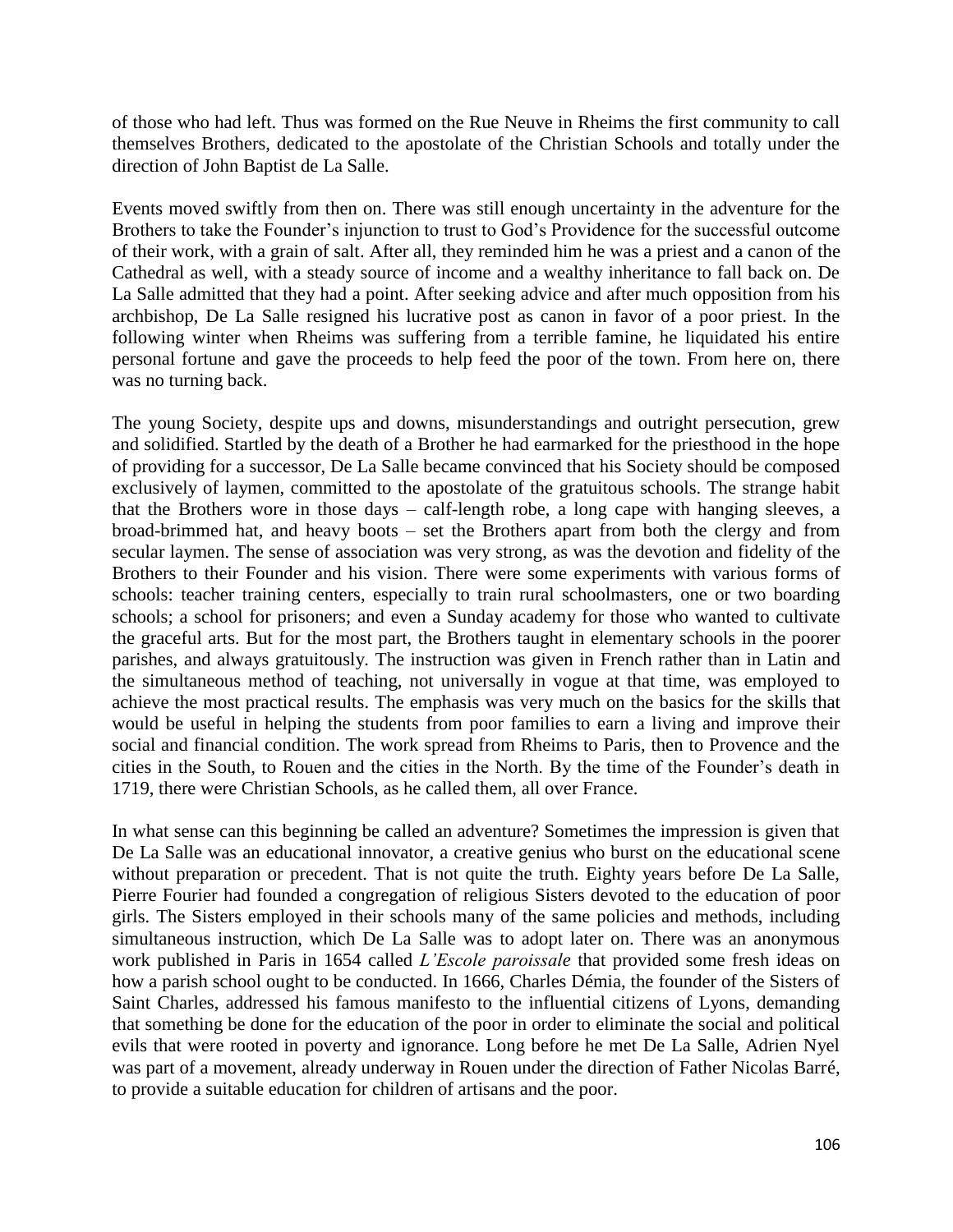What was distinctive about the Lasallian contribution was the lasting impact that it had on popular education. One explanation for this may lie in the hidden designs of Divine Providence. But it also affords a good illustration of the relationship that classical sociologists postulate between charism and institution. Unlike many of his predecessors, De La Salle was the sort of charismatic leader who attracted to himself and his work a close knit and loyal band of dedicated disciples. It was De La Salle with his Brothers, that gave the charism, the vision, the adventure if you will, an institutional form. It is that Institute, the Institute of the Brothers of the Christian Schools, that has borne that charism, kept the adventure alive, and made it available to all the succeeding generations for the last three hundred years. It is time then, to shift the focus from De La Salle to his Institute.

#### **The Institute**

Although the educational adventure did not end with the death of the Founder in 1719, it seemed at first as if it might. All during the rest of the eighteenth century, the Brothers were tenacious in resisting any developments or change that might depart not only from the spirit but also from the letter of the legacy that De La Salle had left behind. It was enough to be content with the extraordinary numerical growth, from little more than one hundred Brothers in 1719 to just about one thousand in 1792. However, there were no new adventures into new areas of the educational apostolate. Even more surprising, as Battersby notes, is that there was no inclination to spread the work outside of France.

This period of growth and conciliation came to a swift and unexpected end with the French Revolution. By the time the worst excesses were over, the Institute had all but disappeared. The Brothers had all been dispersed and secularized; some were jailed, exiled, or executed. The Superior General himself was in jail and beginning to show the physical and mental strain. All that was left were two small schools in Italy with only a handful of Brothers barely hanging on. But somehow the charism and spirit of adventure prevailed. The shock of discontinuity was enough to spark the determination to begin anew, in effect to refound the Institute. Little by little the Brothers who survived began to regroup their forces and find new recruits to help meet the challenge of rebuilding the life of the Church in France.

The process of refoundation was so successful that by the end of the nineteenth century the Brothers had grown from almost nothing to an educational force 15,000 strong. More significant than the numerical growth was the geographical expansion. The Institute during this period spread to every part of the globe and recruited men of varied racial, national, and cultural backgrounds into the association of Brothers. The charism and vision of the Founder began to take on new meaning in the novelty and diversity of the educational needs the Brothers were called upon to serve.

Nowhere was this more apparent than in the new foundations in the United States. As the immigrant generations of Catholics in this country became upwardly mobile, it was no longer necessary or desirable for the Brothers to limit their teaching to elementary parish schools. Responsive to the call of the Church, the American Brothers embarked on new adventures, opening secondary schools, boarding schools, military academies, and orphanages. The most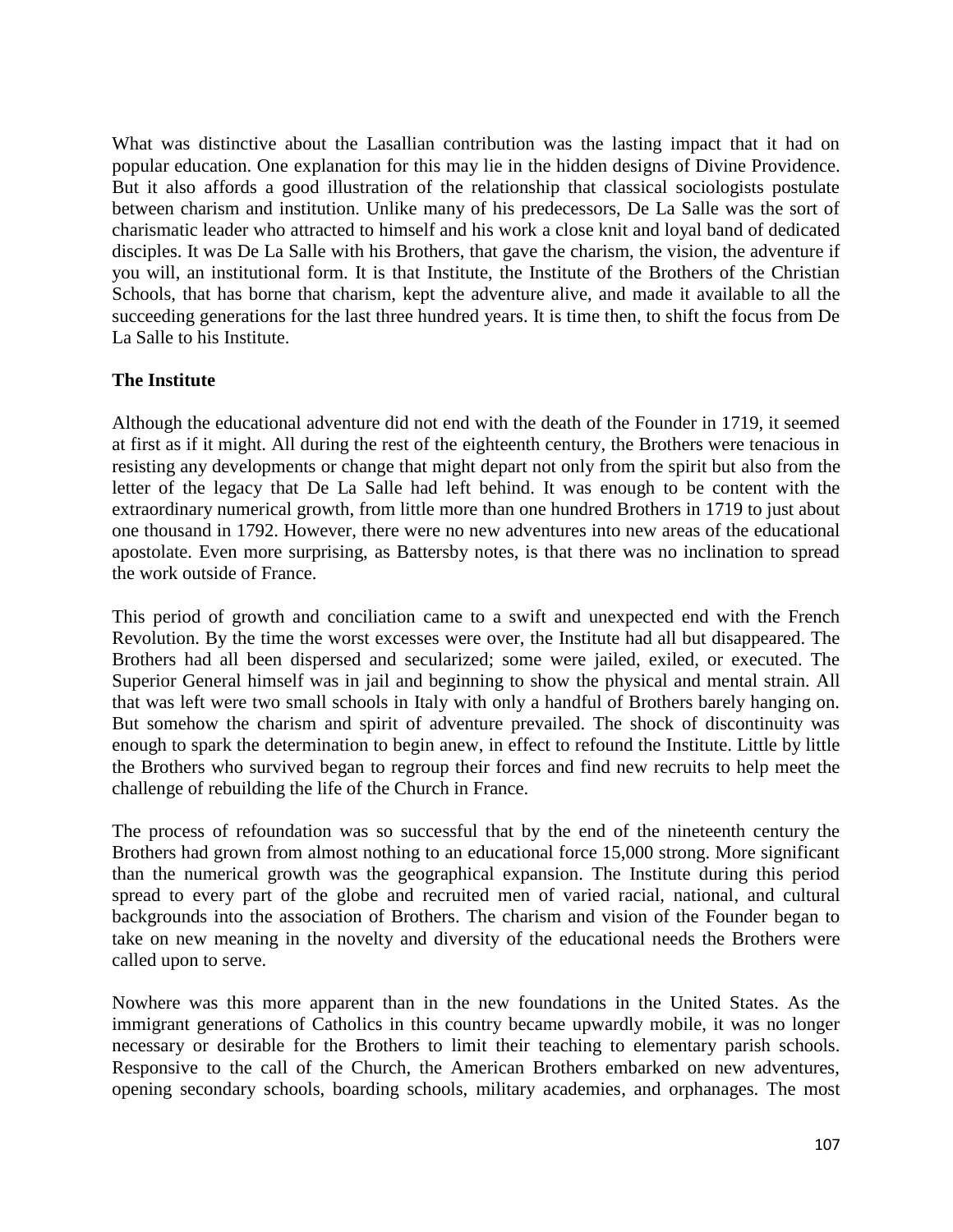revolutionary development of all was the venture of the Brothers into the field of higher education. The needs in that area were particularly acute. A college degree was necessary if Catholics were to break into the professional fields of law and medicine, engineering and teaching. At the same time, it was important that such an education be provided in an atmosphere where the Catholic faith of the students and their immigrant origin would not be the object of attack or ridicule. Furthermore, the American Church was faced with the problem of building a native clergy and colleges were needed to provide the requisite instruction in the classical languages. The bishops preferred the Brothers' colleges for this purpose. They realized that, unlike colleges conducted by orders of priests, the Brothers would not be tempted to lure young men with a priestly vocation into their own novitiate and away from the diocesan seminary. In this adventure into higher education, therefore, the Brothers saw that it was necessary to depart from the letter of the Founder's prohibition against teaching Latin and his preference for elementary education in parish schools for the poor.

This innovative approach did not sit well with the higher superiors in France. The mistrust of the American adventure by the superiors of the Brothers was only part of a larger climate of mistrust of the American Catholic experience by Church officials in Rome. It was the era of the *Syllabus of Errors* of Pius IX, the definition of papal infallibility by the First Vatican Council, the condemnation of Americanism by Leo XIII and of Modernism by Pius X.

For the Brothers, these tensions came to a head in what became known as the Latin Question. Despite reasoned and respectful argumentation by the American Brothers and earnest entreaties by the American Bishops, the superiors insisted on the letter of the *Rule*, forbade the teaching of Latin. Also, to drive the point home more effectively, all the Brother Presidents of the American Colleges, including the President of Manhattan College, were transferred and assigned to teaching duties in the grammar schools of France and Egypt.

This could have been a mortal blow and, indeed, some of the Brothers' academies and colleges had to close. But the spirit of adventure again prevailed. In the colleges that survived, the Brothers began to open their eyes to new opportunities in higher education, especially in science, engineering and business. In a way, they had a jump on those institutions that were still rooted in a purely classical approach to higher education. It is ironic that by the time the teaching of Latin was restored to the Brothers, by the intervention of the Pope in 1923, it was already apparent that quality education, even in the humanities, was quite possible without Latin and Greek.

The Second Vatican Council and the General Chapters of 1966 and 1976 have opened the way to a new era in the history of the Institute. Three hundred years after the foundation, and almost two hundred years after the near dissolution of the Institute in the French Revolution, we again confront essential change. We do not know what the future holds. That is what makes it an adventure.

Before we move into the unknown, it might be appropriate after three hundred years to take stock of where the adventure has led us thus far. One way to do this would be to ask the question: What is a Brothers' school? The school has been, still is, and perhaps will always be the dominant mode in which the Brothers educate. If we can succeed in isolating the qualities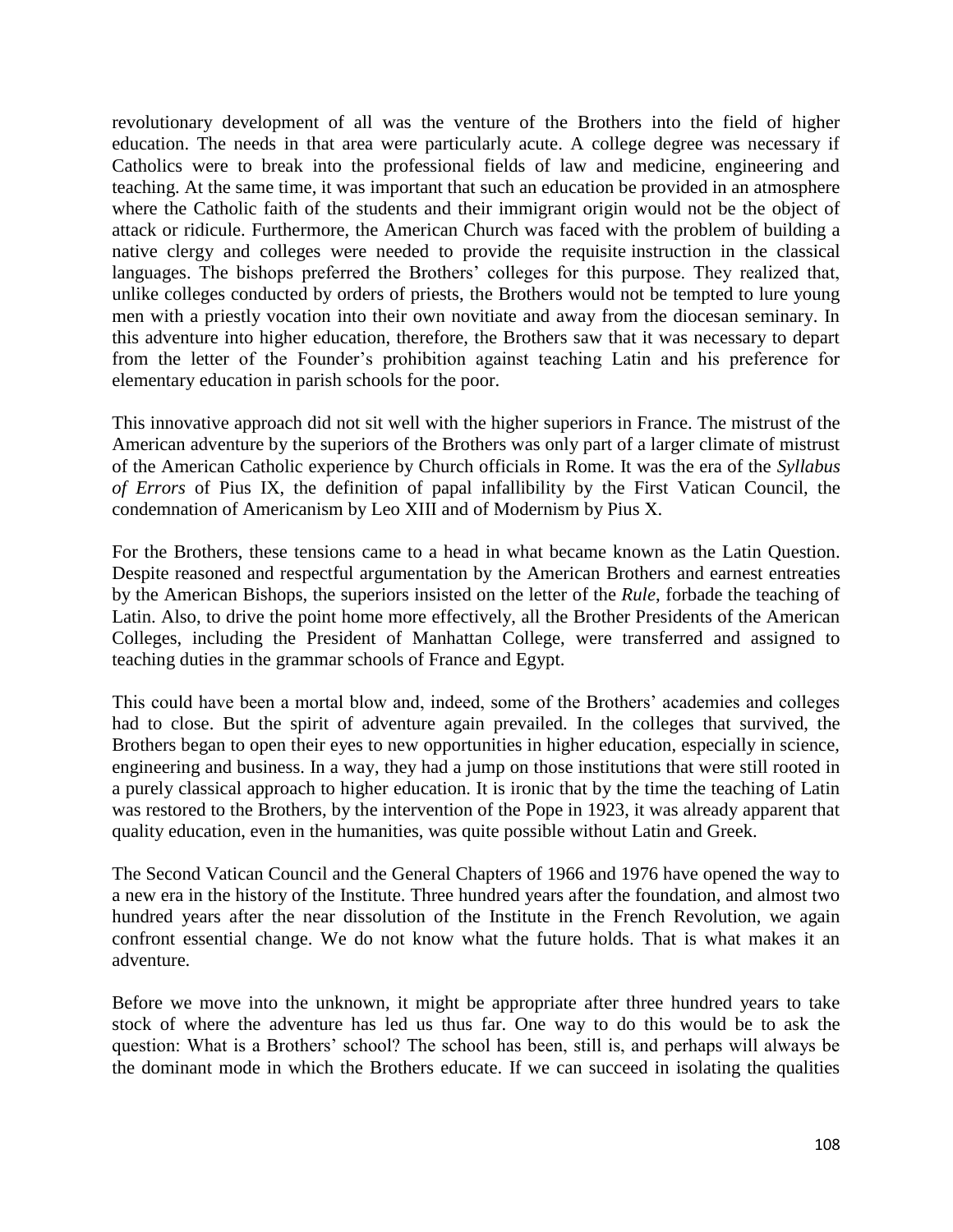that are distinctive of a Brothers' school, we can better appreciate what it is the Brothers can bring to new forms of educational activity and the new adventures in education that lie ahead.

#### **The Brothers' School**

Thus far we have traced the educational adventure of De La Salle and his Brothers from a historical perspective. This concluding section will be more reflective. For this purpose, it is possible to suggest six elements which, taken together, constitute the concrete and distinctive reality of the Brothers' school where the meaning of the whole adventure comes together.

*The first such characteristic [of the Brothers' school] is a sensitivity to social needs*. This is what started the adventure in the first place. The Founder became increasingly aware that the Christian schools were one solution to the urgent needs of the artisans and the poor. The *Rule* of the Brothers says: "The vocation of the Brothers is a total commitment directed to the service of the poor through education." And again: "In his educational activity the Brother ... shows a special concern for those who lack material goods, personal talent or human affection; this is the essential part of his mission." Even when they are teaching the well-to-do, the *Rule* reminds the Brother that he is to teach "all his students that they have a responsibility to bring the reign of justice and charity to all the world."

The social problems of today's world are no less acute but much more complex than they were in the Founder's time. And they are much less susceptible of direct and easy solutions. In our secularized society, a religiously motivated or sponsored approach to social problems is not always welcome or even possible. Many situations of social injustice cry out for radical solutions that demand resources that the Brothers simply do not have. For these and other reasons, the Brothers in many parts of the world feel justified in extending their educational work to secondary schools and colleges, to the suburban apostolate as it might be called.

Yet, despite all the complexities and rationalizations, the Brothers know that they could not lose their traditional sensitivity to the needs of the poor without losing their identity. That is why the tuition in a Brothers' school is kept relatively low. The Brothers try to expand scholarship programs, to make exceptional arrangements for the less gifted students and to treat them with special concern. In the United States, there is a national committee of Brothers that serves as a stimulus and a resource for our schools to introduce and to improve courses in social justice. These courses are designed to provide not only instruction in abstract principles but also to sensitize students to global social needs and, where possible, to provide some direct field experience in social action. The Brothers themselves, unwilling to lose this perspective in the relatively affluent ambiance where so many of them live and work, are becoming more conscious of the need to adopt a simpler life style, to become themselves involved in movements to alleviate world hunger, cut consumerism and change the social structures that perpetuate oppression and injustice.

*The second but not secondary characteristic of the Brothers' school is the importance given to religious education*. This, too, means something different than it did in the Founder's day. Society today is no longer religiously homogeneous; it is not exclusively or dominantly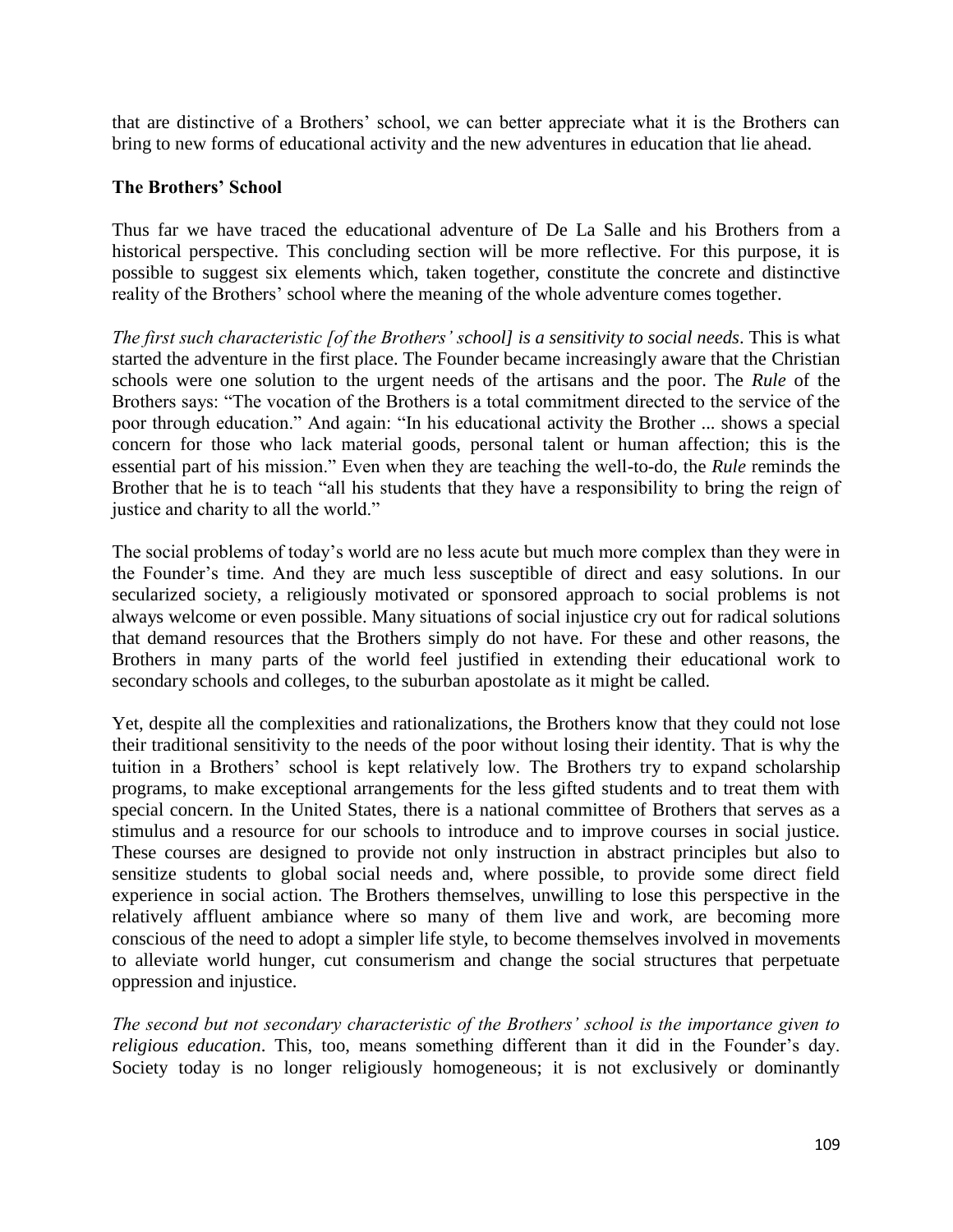Christian, much less Roman Catholic. The 1966 *Declaration* on the Brother in the Modern World recognizes this when it says:

Not all of those who come to a Christian school are necessarily looking for an education that is explicitly Christian. A keen sensitivity to the requirements of religious freedom obliges us not to impose indiscriminately the same catechesis on all of our students, especially when they are more mature.

For this reason, we recognize that religious education today can mean many things. It can help a student understand his religious experience and commitment at the deepest level of maturity and freedom. Religious education reveals the element of mystery in human existence, the possibilities that transcend the empirical order and the horizons that expand the meaning of what it is to live and to die. Religious education is value-centered education concerned with all that relates to life, love, trust, fidelity, freedom, justice, and brotherhood. Religious education raises doubts about limited perspectives and unexamined presuppositions; it raises the questions that can lead from agnosticism to faith. A religious educator knows how to lead students who no longer respond to traditional doctrines and creeds, legal codes or sacramental cult, to seek new words to express what they doubt and what they believe, to externalize their awe at transcendent mystery in sign and ritual that they can relate to, to identify their failure and repent of sin, and to live out their commitment in justice and love. This in no way excludes the opportunity that the Christian school has to provide students, when it is appropriate, with formal instruction in the Christian faith and, even better, an introduction to the more profound implications of the religious truth they already know and accept.

*A third characteristic of the Brothers' school is commitment, in association, to teaching as a vocation*. It was at once the most difficult task and at the same time the most noble achievement of John Baptist de La Salle to bring the Brothers to see that the teacher does not merely work at a job. He has a vocation and a mission. The work that he does in the classroom has a significance that is worthy of the commitment and dedication of a lifetime. This commitment takes place in a community where teachers are associated together to live out their vocation to teach. In the vow formula of the Brothers, essentially unchanged since the Founder's time, the Brother begins by declaring that he consecrates himself entirely to God to procure God's glory as far as he is able. Then the Brother says:

For this purpose, I promise to unite myself and to remain with the Brothers of the Christian Schools who are associated together to engage in educational work for the service of the poor.

There is the commitment, there is the association, and there is the vocation.

In today's world there is a need to reaffirm the vocation of the teacher. Teaching is seen today less as a vocation than as a profession, with professional standards to be met on the one hand and professional privileges to be jealously guarded on the other. Teaching is not generally regarded as one of the more lucrative professions. In the wake of the upheaval that followed the Second Vatican Council , it is distressing to observe that while most Brothers want very earnestly to preserve the schools, not very many are willing to teach daily in the classroom. Brothers are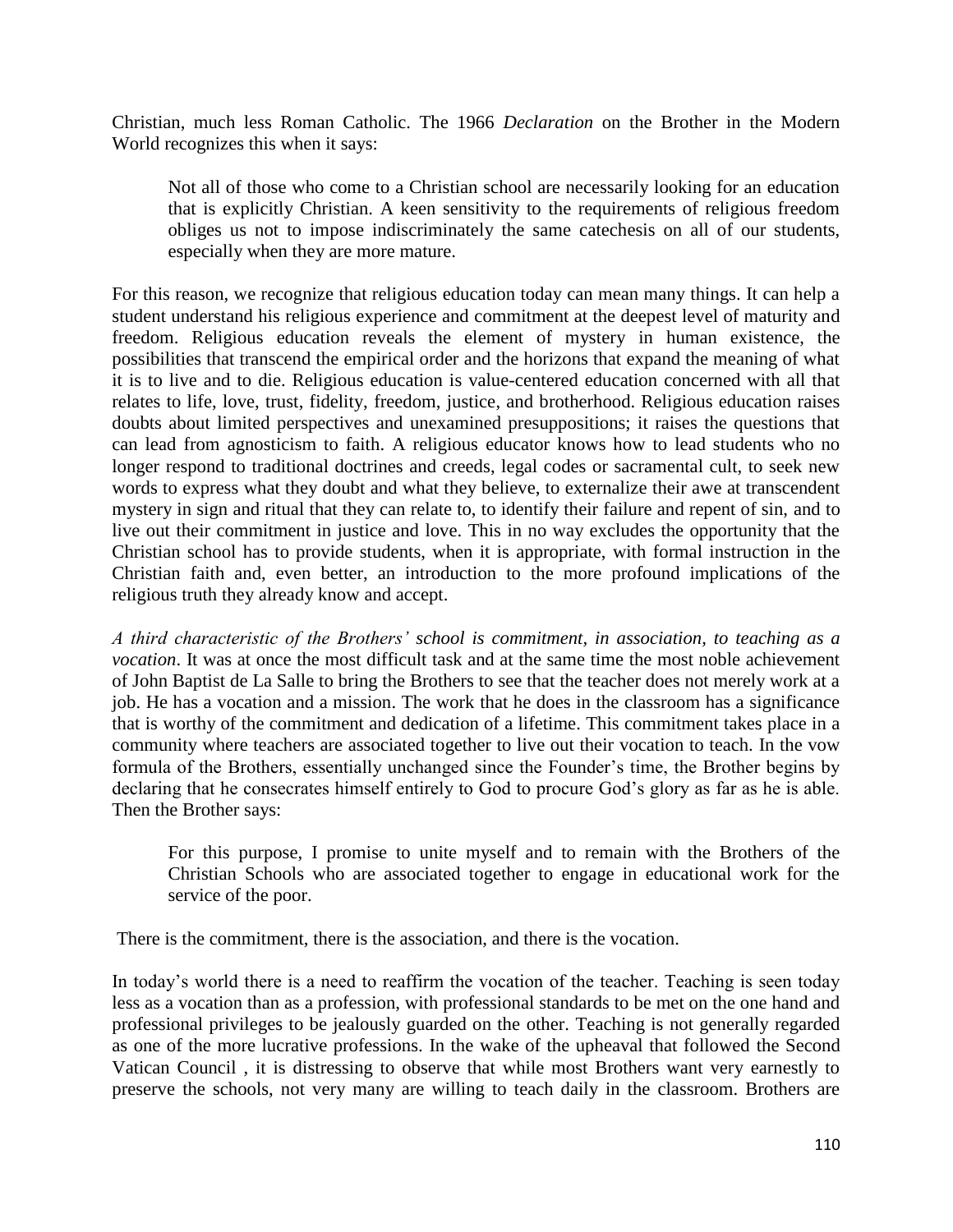more and more attracted to careers as administrators and guidance counselors and in auxiliary services. Indispensable as these functions may be, the Brothers' school will lose an important part of its identity if the teaching staff does not appreciate the unique effectiveness of what happens between a competent committed teacher and the students he faces in the classroom.

For that reason, the element of association is important. In today's educational institutions this concept has to be, and indeed has been, expanded to include the lay and clerical colleagues of the Brothers. The traditional sense of association is now understood in terms of a genuine educational community where, in the pursuit of knowledge, persons meet persons, mind speaks to mind and heart to heart. The Brothers play an important part in this. The 1966 *Declaration*, already cited, challenges them to be "the animating force of the school." But the Brothers can only be this as long as their own attitudes and priorities reflect the importance of teaching as a vocation.

*The fourth characteristic of the Brothers' school is the quality of the education that takes place there*. That is what the word "Christian" originally stood for in the designation of the schools. The Founder favored the term Christian schools to distinguish the Brothers' schools from the other Charity schools of the day where chaos rather than quality prevailed. In contrast to noisy and filthy ruffians in the Charity schools presided over by underpaid and untrained teachers, De La Salle insisted on cleanliness, politeness, discipline and – what was most unusual for the time – regular attendance. His teachers, as we have seen, were dedicated and trained. This made scholastic progress possible. In a short time, the bourgeoisie, who would never allow their sons to mingle with the smelly roughnecks in the Charity schools, began to seek admission to the schools of De La Salle; happy now to have them receive their education side by side with the poor. The Christian school got to be known as the best school in town.

The Brothers still enjoy a reputation for running good schools. They have tried to keep the standards of scholarship high and to provide the best possible professional training for the Brothers. The reputation of the Brothers for maintaining discipline in the schools is well known and perhaps a bit exaggerated. What is less well known is the spirit of friendliness that the Brothers aim to have prevail in their schools. It is no accident that the Brothers are called brother. This two-fold spirit of discipline and friendship creates a climate that enhances the quality of the education that takes place in the school.

The loyalty of our alumni associations provides evidence for this. In today's world, where quality education is more genuinely available than it was in the Founder's time, it might be presumptuous to claim that the Brothers' school is always the best in town. But wishing is one way to make it so.

*The fifth characteristic of the Brothers' school is its emphasis on the practical*. De La Salle had a clear sense of what was needed to advance the social situation of the children of the poor. If not the very first to offer instruction in French instead of Latin, he argued for its practicality against the educational establishment of the time and demonstrated that it could work. He wrote a manual for the schools that puts the emphasis on the basics of reading, writing, and religious instruction with precise methodologies to produce effective results. The importance he gave to cleanliness and the rules of politeness made it possible for the children of the poor to move about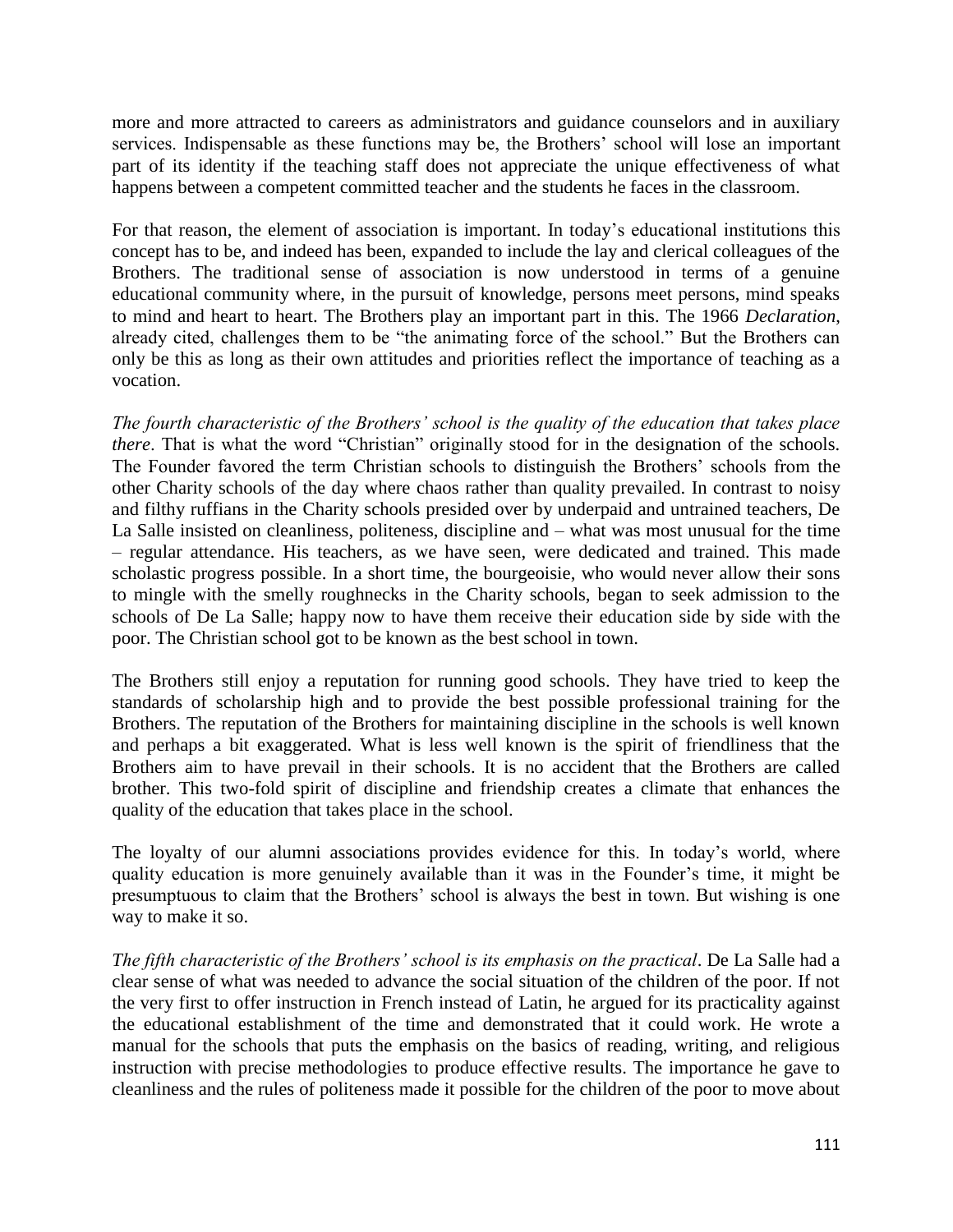more easily in the stratified society of seventeenth-century France. The students left the Christian schools well trained in how to write business letters, contracts, bills of sale, and with other useful skills that would ensure a decent livelihood.

To this day, the Brothers' schools intended for the poor and disadvantaged still focus on training in skills and trades that will make the students useful to themselves and to society. When the Brothers extended their work to secondary schools and colleges, they brought their practical orientation with them. More than in most similar institutions, the Brothers' colleges, for example, tend to parallel instruction in the liberal arts with pre-professional training in specialized fields, especially business and engineering. The education of the Brothers themselves has tended to have a practical aim. More often than not, the training of the Brothers has been determined less by personal choice and more by the needs of the schools; advanced degrees are earned by the Brothers not so much for scholarly pursuits but rather to secure the credentials needed for the accreditation of the institutions in which they serve.

This practical sense is so deeply rooted in the Brothers that as a group they sometimes seem to be almost anti-intellectual. This is not necessarily bad insofar as it keeps the attention of the Brothers centered on the needs of the students. However, there have always been some Brothers who develop into creative and productive scholars in their respective fields. In our colleges, particularly, and in some secondary schools as well, there are Brothers who argue that the most practical education is a sound theoretical one. In an age of technical know-how and explosive discoveries in empirical science, society needs theoreticians to think creatively and critically about what is going on in the world. It would not be a betrayal of the Brothers' sense of the practical if their schools also were to contribute a fair share of the future leaders in the humanities and the arts.

*The sixth and final element that distinguishes the Brothers' school is rooted in the fact that, although the Institute has lived its history within the organization of the Roman Church, it has managed at the same time to keep a certain distance from it.* The Founder did not want the Brothers to become dependent on any particular bishop or local Church authority. When threatened in one diocese, he would move to another. Since he did not want to model his Society too closely on any other religious congregation, he adopted a rather bizarre religious habit and moved very cautiously in the matter of religious vows. Much has been made of the fact that he sent a Brother to Rome, but this was less a gesture of subservience than an attempt to secure papal approval that would authenticate and protect the special character of his Institute. The total exclusion of the priesthood kept the Brothers out of the mainstream of ecclesiastical politics and theological disputes. De La Salle was careful, before his death, to arrange for the election of a Brother to succeed him as Superior. Fundamentally obedient and intensely loyal to the Church, he kept an independent stance for the sake of the imperatives he saw in the Gospel.

With some notable exceptions, this attitude has prevailed in the history of the Institute and in the Brothers' schools. It has helped the Brothers to be receptive to students of other faiths. In some cases, it has made them less cautious than clerics might be in encouraging an open and critical attitude to some aspects of Catholic policy and observance. The Brothers seem more inclined to emphasize the simplicity of the Christian lifestyle and to minimize manifestations of ecclesiastical pomp. Although the Brothers and their students respect and admire priests and the